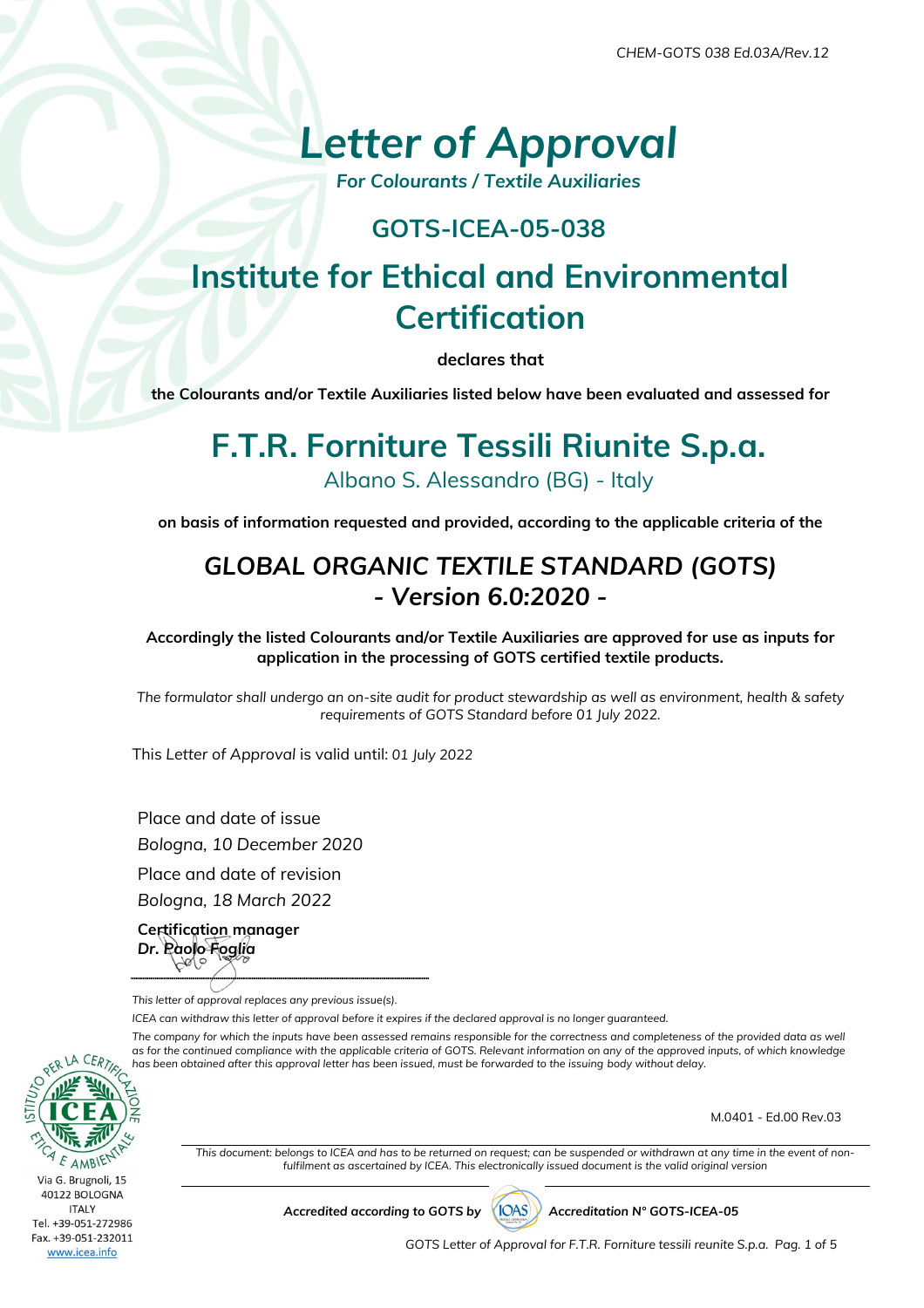#### **Table(s) Appendix listing the GOTS approved inputs**

**Approved chemical substances and preparations for production and ennobling of organic textile products according with the requirements of Global Organic Textile Standard (GOTS) – 6.0:2020** 

| <b>Textile quxiliaries</b>     |                               |                                      |                                      |                         |                        |                                                                              |
|--------------------------------|-------------------------------|--------------------------------------|--------------------------------------|-------------------------|------------------------|------------------------------------------------------------------------------|
| <b>Serial</b><br><b>Number</b> | <b>Trade Name of Input</b>    | Type /<br><b>Utilisation</b><br>[IT] | Type /<br><b>Utilisation</b><br>[EN] | Date of<br>approval     | Date of<br><b>MSDS</b> | Comments /<br>restrictions                                                   |
| 1                              | <b>ADIPAL IW LIQ</b>          | Ausiliario per la<br>tintura         | Dyeing<br>auxiliary                  | 18-Jun-21               | 08-Mar-21              |                                                                              |
| $\overline{2}$                 | <b>ADIPAL SCN/L</b>           | Livellante                           | Levelling agent                      | $18$ -Jun-21            | 12-Nov-20              |                                                                              |
| 3                              | <b>ADIPAL SPE</b>             | Detergente                           | Detergent                            | 18-Jun-21               | $14$ -Jun-21           |                                                                              |
| $\overline{\mathcal{A}}$       | <b>ANTIBASTONANTE FTR 50</b>  | Antibastonante                       | Crack marks<br>inhibiting<br>agent   | 10-Dec-20               | 06-Oct-20              |                                                                              |
| 5                              | ANTIBASTONANTE NR-188         | Antibastonante                       | Crack marks<br>inhibiting<br>agent   | $18$ - Jun-21           | 16-Dec-20              |                                                                              |
| 6                              | <b>ANTISCHIUMA P40</b>        | Antischiuma                          | Antifoaming<br>agent                 | 03-Dec-21               | 02-Sep-21              |                                                                              |
| $\overline{7}$                 | ANTISTATICO KFA               | Antibastonante                       | Crack marks<br>inhibiting<br>agent   | 18-Jun-21               | 27-Apr-21              |                                                                              |
| 8                              | ANTISTRAMANTE KM 30           | Antistramante                        | Anti-slip agent                      | $18$ -Jun-21            | 10-Nov-20              |                                                                              |
| 9                              | <b>BASE CONC 1097</b>         | Sequestrante                         | Sequestring<br>agent                 | $\overline{18}$ -Jun-21 | 02-Mar-21              |                                                                              |
| 10                             | <b>BASE INDIGO TM</b>         | Pasta da stampa                      | Printing paste                       | 18-Jun-21               | 29-Mar-21              |                                                                              |
| 11                             | <b>BASIC 2 SF</b>             | Regolatore di pH                     | pH regulator                         | 18-Jun-21               | 18-Dec-20              |                                                                              |
| 12                             | <b>BIANCO HS NEW</b>          | Detergente                           | Detergent                            | 10-Dec-20               | 17-Jun-20              |                                                                              |
| 13                             | <b>BIODINAMIC CLEAN</b>       | Detergente                           | Detergent                            | 03-Dec-21               | 08-Nov-21              |                                                                              |
| 14                             | <b>BIODINAMIC METAL</b>       | Stabilizzante                        | Stabilizing<br>agent                 | 03-Dec-21               | 14-May-21              |                                                                              |
| 15                             | <b>BIODINAMIC SOAP</b>        | Agente<br>saponante                  | Soaping agent                        | 03-Dec-21               | 13-May-21              |                                                                              |
| 16                             | <b>BIODINAMIC STABIL</b>      | Stabilizzante                        | Stabilizing<br>agent                 | 03-Dec-21               | 28-Jun-21              |                                                                              |
| 17                             | <b>BIODINAMIC TEN97</b>       | Sequestrante                         | Sequestring<br>agent                 | 03-Dec-21               | 26-Jul-21              |                                                                              |
| 18                             | <b>CATALIZZATORE IS GREEN</b> | Catalizzatore                        | Catalyst                             | $18$ -Jun-21            | 04-Mar-21              |                                                                              |
| 19                             | <b>DISPERSOL MG</b>           | Disperdente                          | Dispersing<br>agent                  | 29-Jun-21               | $13$ -Apr-21           |                                                                              |
| 20                             | DISPERSOL SN                  | Agente<br>saponante                  | Soaping agent                        | $18$ -Jun-21            | 12-Nov-20              |                                                                              |
| 21                             | DISPERSOL TTT                 | Ausiliario per la<br>tintura         | Dyeing<br>auxiliary                  | 18-Jun-21               | $12-Mar-21$            |                                                                              |
| 22                             | DISTENDENTE PC                | Ausiliario per la<br>stampa          | Printing<br>auxiliary                | 10-Dec-20               | 10-Mar-20              |                                                                              |
| 23                             | ECO BLEACH FAST               | Ausiliario per il<br>candeggio       | Bleaching<br>auxiliary               | $18$ -Jun-21            | $01-Mar-21$            |                                                                              |
| 24                             | ELASTOGUM 2025                | agente di<br>finissaggio             | Finishing agent                      | 03-Dec-21               | 25-May-21              |                                                                              |
| 25                             | FINISH PAULUS LC/FF           | Agente di<br>finissaggio             | Finishing agent                      | 03-Dec-21               | 29-Mar-21              | GOTS § 2.4.8<br>Shall not be used<br>for coating, filling<br>and stiffening. |



M.0401 - Ed.00 Rev.03

*This document: belongs to ICEA and has to be returned on request; can be suspended or withdrawn at any time in the event of nonfulfilment as ascertained by ICEA. This electronically issued document is the valid original version* 

Accredited according to GOTS by (IOAS)) Accreditation N° GOTS-ICEA-05

*GOTS Letter of Approval for F.T.R. Forniture tessili reunite S.p.a. Pag. 2 of 5*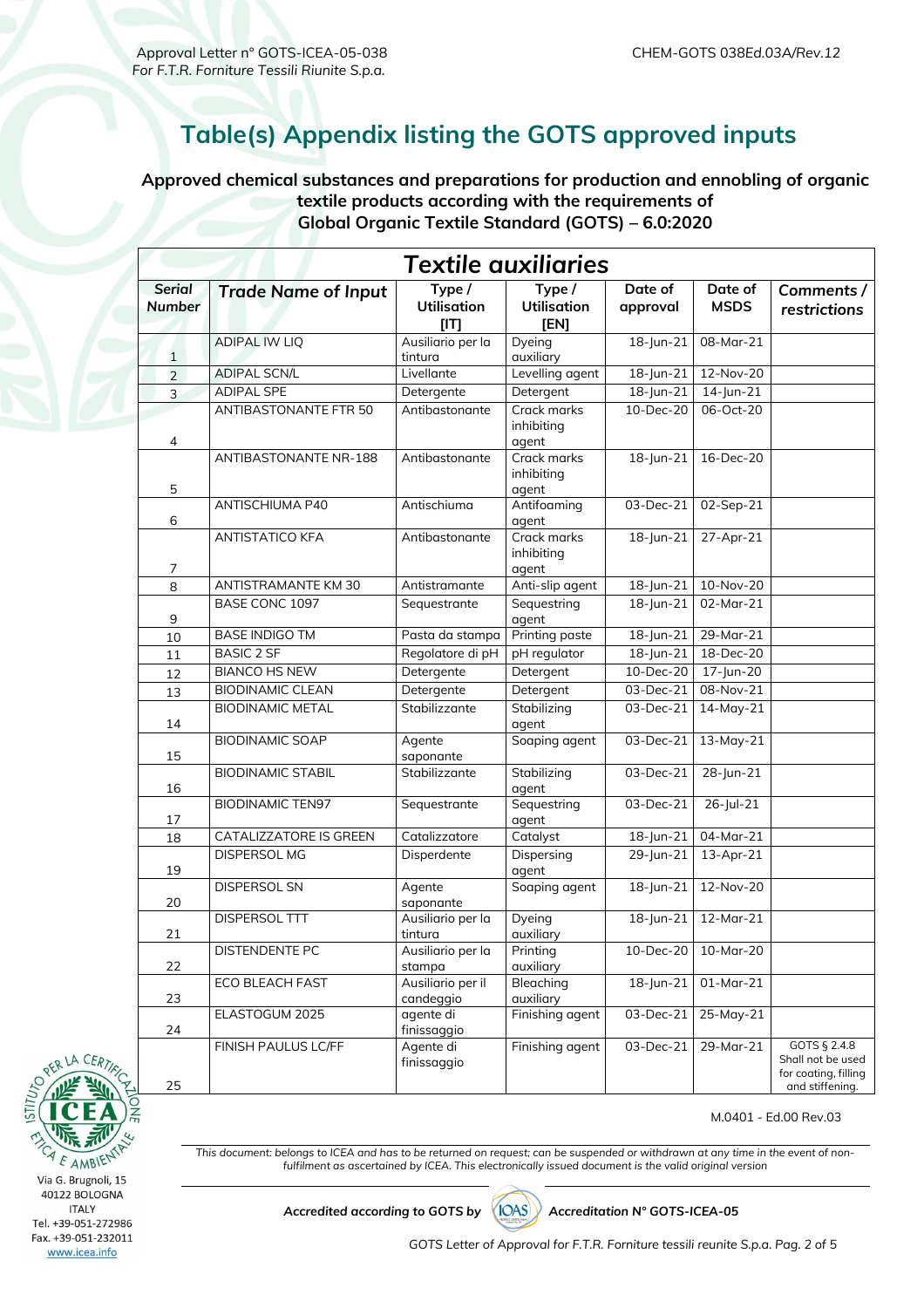| Textile auxiliaries            |                            |                                      |                                             |                         |                         |                                    |  |  |
|--------------------------------|----------------------------|--------------------------------------|---------------------------------------------|-------------------------|-------------------------|------------------------------------|--|--|
| <b>Serial</b><br><b>Number</b> | <b>Trade Name of Input</b> | Type /<br><b>Utilisation</b><br>[IT] | Type /<br><b>Utilisation</b><br><b>[EN]</b> | Date of<br>approval     | Date of<br><b>MSDS</b>  | Comments /<br>restrictions         |  |  |
| 26                             | <b>FISSATORE PTA</b>       | Fissatore                            | Fixing agent                                | 10-Dec-20               | 17-Jun-20               |                                    |  |  |
| 27                             | <b>FIXALAN ECO</b>         | Antifeltrante                        | Antifeltring<br>agent                       | 18-Jun-21               | 12-Nov-20               |                                    |  |  |
| 28                             | <b>FIXALAN ECO/G</b>       | Antifeltrante                        | Antifeltring<br>agent                       | 18-Jun-21               | 12-Nov-20               |                                    |  |  |
| 29                             | <b>FOLLANTE FST/G</b>      | Follante                             | Milling agent                               | 10-Dec-20               | 03-Aug-20               |                                    |  |  |
| 30                             | <b>GEL FTR Liq.</b>        | Addensante                           | Thickener                                   | 10-Dec-20               | $09$ -Mar-20            |                                    |  |  |
| 31                             | <b>HAPPY BLEACH</b>        | Agente di<br>candeggio               | Bleaching<br>agent                          | 03-Dec-21               | 05-Nov-21               |                                    |  |  |
| 32                             | <b>IDROPOL KOH</b>         | Imbibente                            | Wetting agent                               | $10 - Dec-20$           | 06-Oct-20               |                                    |  |  |
| 33                             | <b>IDROPOL MRC</b>         | Imbibente                            | Wetting agent                               | $18$ -Jun-21            | 09-Apr-21               |                                    |  |  |
| 34                             | <b>IDROPOL REP</b>         | Imbibente                            | Wetting agent                               | 18-Jun-21               | 15-Dec-20               |                                    |  |  |
| 35                             | <b>IDROPOL X 100/G</b>     | Imbibente                            | Wetting agent                               | $18$ -Jun-21            | $12-Mar-21$             |                                    |  |  |
| 36                             | <b>IDROPOL XAD</b>         | Imbibente                            | Wetting agent                               | 18-Jun-21               | 09-Apr-21               |                                    |  |  |
| 37                             | INNOVA 1010                | Sequestrante                         | Sequestring<br>agent                        | 03-Dec-21               | 06-Jul-21               |                                    |  |  |
| 38                             | <b>IRON STAB</b>           | Stabilizzante                        | Stabilizing<br>agent                        | 18-Jun-21               | 13-Apr-21               |                                    |  |  |
| 39                             | K-LINE BLEACH              | Ausiliario per il<br>candeggio       | Bleaching<br>auxiliary                      | 18-Jun-21               | 18-Mar-21               |                                    |  |  |
| 40                             | K-LINE JET                 | Detergente                           | Detergent                                   | $18$ -Jun-21            | 22-Feb-21               |                                    |  |  |
| 41                             | <b>K-LINE STAB</b>         | Stabilizzante                        | Stabilizing<br>agent                        | 18-Jun-21               | 12-Nov-20               |                                    |  |  |
| 42                             | NATURINA APE               | Agente di<br>finissaggio             | Finishing agent                             | 18-Jun-21               | 18-Dec-20               |                                    |  |  |
| 43                             | NATURINA CAR               | Agente di<br>finissaggio             | Finishing agent                             | $\overline{18}$ -Jun-21 | 18-Dec-20               |                                    |  |  |
| 44                             | NATURINA COL               | Agente di<br>finissaggio             | Finishing agent                             | 18-Jun-21               | $17 - Dec-20$           |                                    |  |  |
| 45                             | <b>NATURINA LAN</b>        | Agente di<br>finissaggio             | Finishing agent                             | 18-Jun-21               | 11-Dec-20               |                                    |  |  |
| 46                             | OTTICO BMB LIQ.            | Sbiancante<br>ottico                 | Optical<br>brightener                       | $18$ -Jun-21            | 12-Nov-20               |                                    |  |  |
| 47                             | OTTICO BVN                 | Sbiancante<br>ottico                 | Optical<br>brightener                       | $18 - Jun - 21$         | 23-Apr-21               |                                    |  |  |
| 48                             | PLUVION DRY 2030 BS        | Idrorepellente                       | Water<br>repellent                          | 03-Dec-21               | 22-Apr-21               |                                    |  |  |
| 49                             | PRODOTTO C40               | Regolatore di pH                     | pH regulator                                |                         | 18-Jun-21 02-Dec-20     |                                    |  |  |
| 50                             | RAOMINA AS 91              | Ammorbidente                         | Softener                                    | 18-Jun-21               | 12-Nov-20               |                                    |  |  |
| 51                             | RAOMINA BER/PE SCH         | Ammorbidente                         | Softener                                    | 29-Jun-21               | 15-Dec-20               |                                    |  |  |
| 52                             | RAOMINA HS/C               | Ammorbidente                         | Softener                                    | $\overline{18}$ -Jun-21 | 04-Mar-21               |                                    |  |  |
| 53                             | RAOMINA LC 90 - LIQ.       | Ammorbidente                         | Softener                                    | 18-Jun-21               | 12-Nov-20               |                                    |  |  |
| 54                             | RAOMINA PC CONC. LIQ.      | Ammorbidente                         | Softener                                    | 18-Jun-21               | 04-Mar-21               |                                    |  |  |
| 55                             | RAOMINA PE BASE CONC 37    | Ammorbidente                         | Softener                                    | 18-Jun-21               | 19-Apr-21               |                                    |  |  |
| 56                             | RAOMINA PS                 | Ammorbidente                         | Softener                                    | 18-Jun-21               | 01-Mar-21               |                                    |  |  |
| 57                             | RAOMINA TWL                | Ammorbidente                         | Softener                                    | 03-Dec-21               | 21-Oct-21               |                                    |  |  |
|                                | <b>REACRIDIS RRE/FF</b>    | Agente<br>antiarrotolament           | Anticurling<br>agent                        | 10-Dec-20               | 17-Jun-20               |                                    |  |  |
| 58                             | RESILFIX C3                | o<br>Ammorbidente                    | Softener                                    | 10-Dec-20               | 06-May-20               |                                    |  |  |
| 59                             | <b>RESILFIX DARK</b>       | Ammorbidente                         | Softener                                    | 03-Dec-21               | $\overline{01}$ -Sep-21 |                                    |  |  |
| 60<br>61                       | <b>RESILFIX ESM</b>        | Ammorbidente                         | Softener                                    | 03-Dec-21               | 20-Oct-21               |                                    |  |  |
| 62                             | RESILFIX HYDRO             | Ammorbidente                         | Softener                                    | 18-Jun-21               | 03-Mar-21               |                                    |  |  |
| 63                             | <b>RESILFIX SKY</b>        | Ausiliario per il<br>finissaggio     | Finishing<br>auxiliary                      | 03-Dec-21               | $12-Nov-20$             | GOTS §.2.4.8.<br>Shall not be used |  |  |

#### M.0401 - Ed.00 Rev.03

*This document: belongs to ICEA and has to be returned on request; can be suspended or withdrawn at any time in the event of nonfulfilment as ascertained by ICEA. This electronically issued document is the valid original version* 

AMBIET F Via G. Brugnoli, 15 40122 BOLOGNA **ITALY** Tel. +39-051-272986 Fax. +39-051-232011 www.icea.info

**EL CEA** 

Accredited according to GOTS by (IOAS)) Accreditation N° GOTS-ICEA-05

*GOTS Letter of Approval for F.T.R. Forniture tessili reunite S.p.a. Pag. 3 of 5*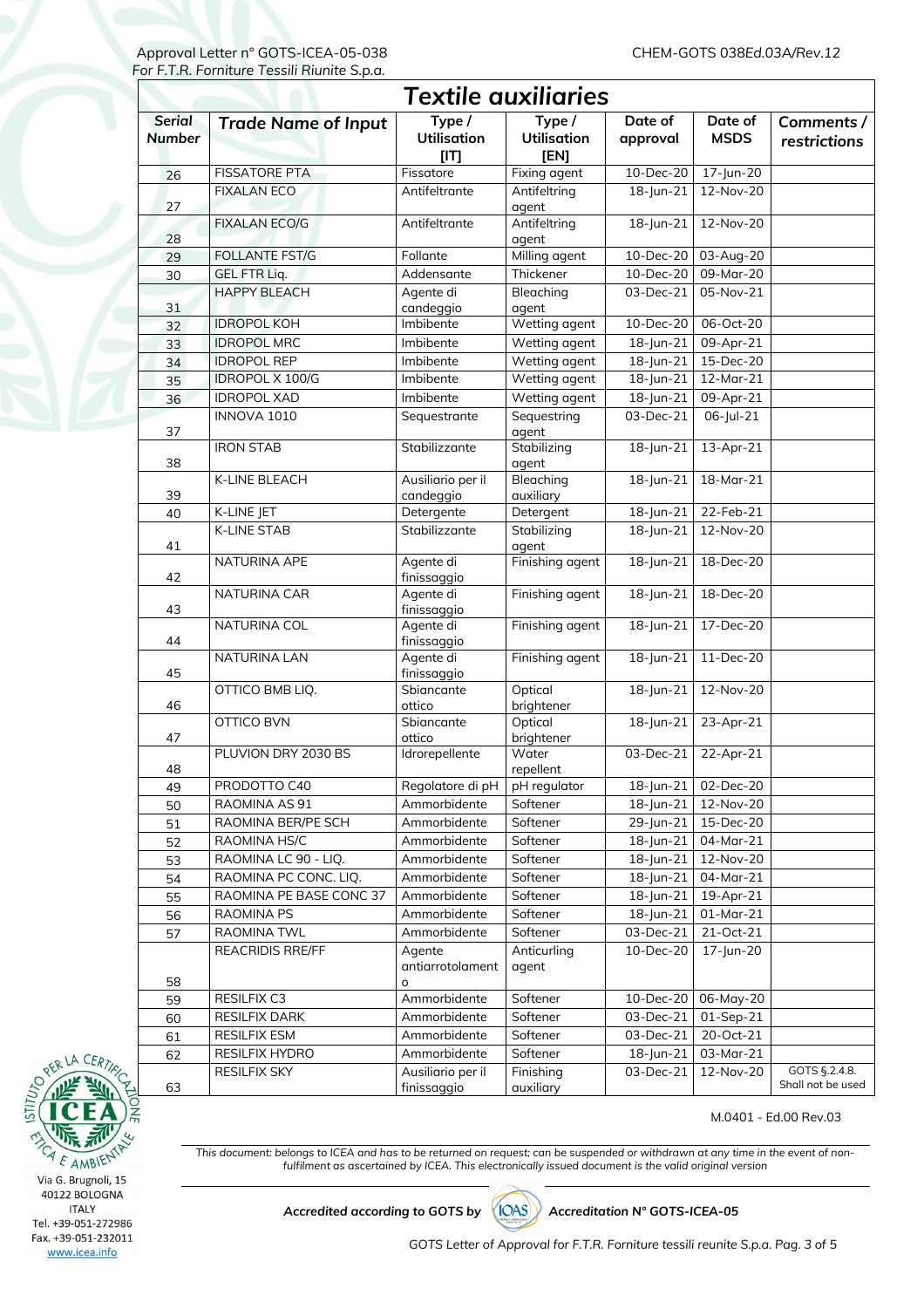| <b>Textile auxiliaries</b>     |                               |                                      |                                            |                         |                        |                                         |  |  |
|--------------------------------|-------------------------------|--------------------------------------|--------------------------------------------|-------------------------|------------------------|-----------------------------------------|--|--|
| <b>Serial</b><br><b>Number</b> | <b>Trade Name of Input</b>    | Type /<br><b>Utilisation</b><br>[IT] | Type/<br><b>Utilisation</b><br><b>IEN1</b> | Date of<br>approval     | Date of<br><b>MSDS</b> | Comments /<br>restrictions              |  |  |
|                                |                               |                                      |                                            |                         |                        | for coating, filling<br>and stiffening. |  |  |
| 64                             | <b>RESILFIX TU/N</b>          | Agente di<br>finissaggio             | Finishing agent                            | 10-Dec-20               | 10-Nov-20              |                                         |  |  |
| 65                             | <b>RESILSIL CSI</b>           | Ammorbidente                         | Softener                                   | 18-Jun-21               | 24-Mar-21              |                                         |  |  |
| 66                             | <b>RESILSTRETCH MT LIQ./E</b> | Agente di<br>finissaggio             | Finishing agent                            | 18-Jun-21               | 12-Nov-20              |                                         |  |  |
| 67                             | <b>RISERVANTE CB GRANI</b>    | altro                                | Other                                      | 10-Dec-20               | 06-Oct-20              |                                         |  |  |
| 68                             | SEQUESTRANTE 1097             | Sequestrante                         | Sequestring<br>agent                       | 18-Jun-21               | 08-Apr-21              |                                         |  |  |
| 69                             | <b>SEQUESTRANTE R</b>         | Sequestrante                         | Sequestring<br>agent                       | 18-Jun-21               | 14-Jun-21              |                                         |  |  |
| 70                             | <b>SILEX GREEN</b>            | Ammorbidente                         | Softener                                   | 18-Jun-21               | 04-Mar-21              |                                         |  |  |
| 71                             | SILEX SOFFIO                  | Ammorbidente                         | Softener                                   | 18-Jun-21               | $29$ -Mar-21           |                                         |  |  |
| 72                             | STABILIZZATORE OSB            | Stabilizzante                        | Stabilizing<br>agent                       | 18-Jun-21               | 23-Apr-21              |                                         |  |  |
| 73                             | <b>STABILIZZATORE PR</b>      | Stabilizzante                        | Stabilizing<br>agent                       | 18-Jun-21               | 13-Apr-21              |                                         |  |  |
| 74                             | <b>TAMPONE PB/A</b>           | Tamponante                           | <b>Buffering</b><br>agent                  | 03-Dec-21               | 25-Oct-21              |                                         |  |  |
| 75                             | TERGIPEN 9030                 | Detergente                           | Detergent                                  | 03-Dec-21               | 25-Nov-21              |                                         |  |  |
| 76                             | <b>TERGIPON TFC</b>           | Agente<br>saponante                  | Soaping agent                              | 18-Jun-21               | 27-Apr-21              |                                         |  |  |
| 77                             | <b>ULTRA FSB/G</b>            | Ammorbidente                         | Softener                                   | 18-Jun-21               | 10-Mar-21              |                                         |  |  |
| 78                             | <b>ULTRA FX</b>               | Ammorbidente                         | Softener                                   | 03-Dec-21               | 02-Sep-21              |                                         |  |  |
| 79                             | ULTRAFLEX 01                  | Ammorbidente                         | Softener                                   | $\overline{18}$ -Jun-21 | 31-Mar-21              |                                         |  |  |
| 80                             | VISION SUGAR ECO-CZ           | Ausiliario per il<br>finissaggio     | Finishing<br>auxiliary                     | 03-Dec-21               | 16-Feb-21              |                                         |  |  |
| 81                             | WAX UPT                       | Agente di<br>finissaggio             | Finishing agent                            | 10-Dec-20               | 08-Jun-20              |                                         |  |  |
| 82                             | <b>WOOLBLEACH DK</b>          | Tamponante                           | <b>Buffering</b><br>agent                  | 18-Jun-21               | 23-Apr-21              |                                         |  |  |

| <b>Colourants (Dyestuff, Pigments and Inks)</b> |                            |                                      |                                             |                     |                        |                            |  |
|-------------------------------------------------|----------------------------|--------------------------------------|---------------------------------------------|---------------------|------------------------|----------------------------|--|
| <b>Serial</b><br><b>Number</b>                  | <b>Trade Name of Input</b> | Type /<br><b>Utilisation</b><br>ſIТI | Type /<br><b>Utilisation</b><br><b>IEN1</b> | Date of<br>approval | Date of<br><b>MSDS</b> | Comments /<br>restrictions |  |
|                                                 | DAIZOL BLACK VS2N LIQ      | Colorante<br>reattivo                | Reactive dye                                | 18-Jun-21           | $10$ - Jun-21          |                            |  |

Total number of inputs (colourants / textile auxiliaries) listed on this letter of approval: **83**



M.0401 - Ed.00 Rev.03

*This document: belongs to ICEA and has to be returned on request; can be suspended or withdrawn at any time in the event of nonfulfilment as ascertained by ICEA. This electronically issued document is the valid original version* 

Accredited according to GOTS by (IOAS)) Accreditation N° GOTS-ICEA-05

*GOTS Letter of Approval for F.T.R. Forniture tessili reunite S.p.a. Pag. 4 of 5*